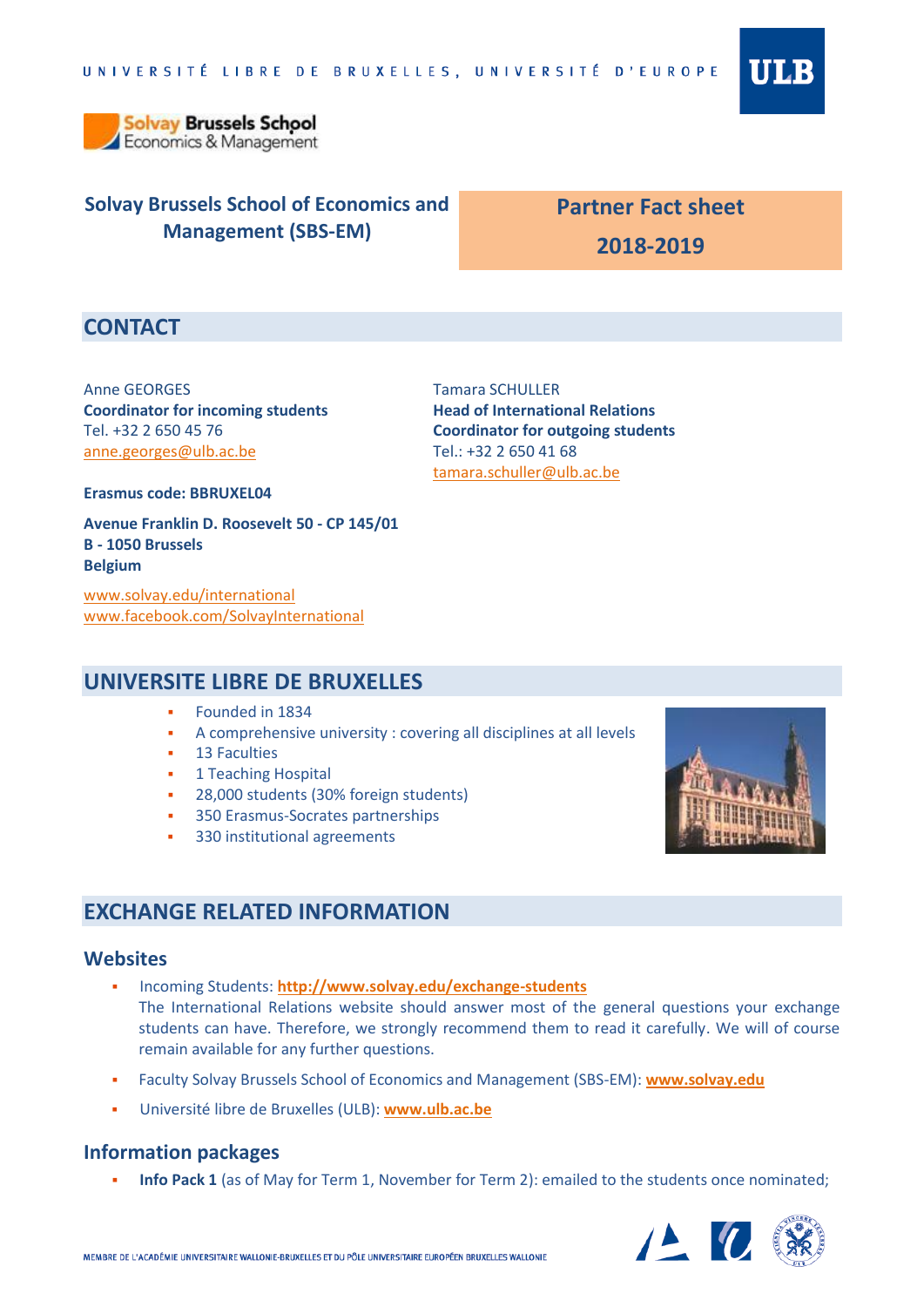

- **Info Pack 2** (as of June for Term 1, December for Term 2): emailed to the students once they have registered on-line;
- **Info Pack 3** given to the students during the welcome meeting.

#### **Orientation week (mandatory)**

An orientation week is organized for all SBS-EM exchange students before the beginning of the courses (dates to be confirmed):

- **1 1**<sup>st</sup> term: **10-14<sup>th</sup> September 2018**
- 2 nd term: **28 th January – 1st February 2019**

### **ULB CALENDAR (TENTATIVE DATES - TBC)**

- **10 September 2018**: start of the academic year: Orientation Week (**MANDATORY!**)
- <sup>1</sup> 17 September 2018: beginning of the courses
- <sup>2</sup> 22 December 2018: end of the courses and beginning of Christmas Holidays
- 07 January 2019: beginning of the exams
- **26 January 2019**: end of the exams and of the 1<sup>st</sup> term exchange period
- **28 January 2019**: start of the 2<sup>nd</sup> term: Orientation Week (MANDATORY!)
- **04 February 2019: beginning of the courses**
- 20 May 2019: beginning of the exams
- **22 June 2019**: end of the exams and of the 2<sup>nd</sup> term exchange period
- Mid-August beginning of September: resit exams

### **ADMINISTRATIVE PROCEDURES**

#### **Nominations…**

- Exchange students' nominations have to be sent **by the home university coordinator** by email to [anne.georges@ulb.ac.be](mailto:anne.georges@ulb.ac.be)
- **Students' data required**:
	- $\checkmark$  last name
	- $\checkmark$  first name
	- $\checkmark$  gender (M/F)
	- $\checkmark$  e-mail address
	- $\checkmark$  exchange period:
		- 1st term (September January)
		- 2nd term (January June)
		- full academic year
	- $\checkmark$  Number of semesters already completed

Nominations deadlines: 1st term & academic year: 15 MAY 2<sup>nd</sup> term: 15 OCTOBER

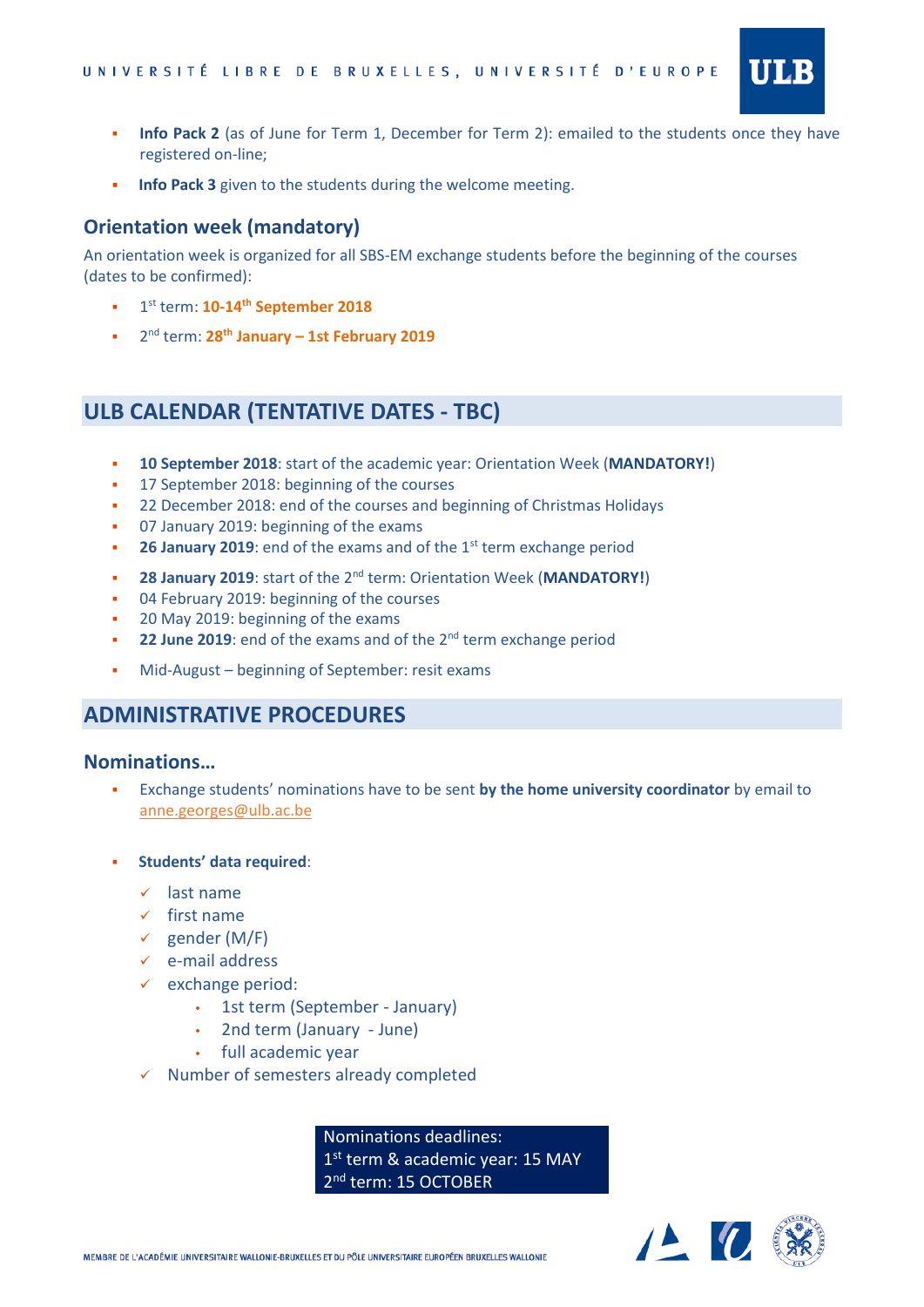

- **to the university**:
	- **mandatory online registration** by the students (no other form accepted) ->the on-line form does not include registration to the courses
	- **Info Pack 2** including acceptance letter is then emailed to students after the online registration

On-line registration deadlines: 1<sup>st</sup> term & academic year: 1 JUNE 2<sup>nd</sup> term: 1 NOVEMBER

- **to the courses**:
	- **online form** to be submitted prior to arrival

Courses registration deadlines: 1<sup>st</sup> term & academic year: 1 SEPTEMBER (TBC) 2<sup>nd</sup> term: 15 NOVEMBER (TBC)

# **LANGUAGE REQUIREMENTS**

Although the Université libre de Bruxelles is mainly a French-speaking university, Solvay Brussels School of Economics and Management offers a majority of their Master courses in **English**.

It is therefore possible to build up a courses programme fully in English, though it is restricting the pannel of courses to choose from. Although we don't require any language certificate, we strongly recommend that exchange students coming to the ULB should acquire at least an intermediate (B2) level of French and/or English **prior to their arrival**.

### **LANGUAGE COURSES**

A gratis 40h French course is offered to total beginners in a private school, although this is outside university programme, and therefore not credited.

Students are also being given the opportunity to improve their knowledge of French thanks to free French language courses at university. These courses are credited but aimed at students who already have some good basic knowledge of French (entry level test). More details on: [http://www.solvay.edu/international](http://www.solvay.edu/international-programme-languages)[programme-languages](http://www.solvay.edu/international-programme-languages)

### **PROGRAMME**

#### **Courses**

Exchange students are requested to register to 1 course at least and maximum 30 ECTS. The exact number of courses or ECTS credits has to be determined by the home institution.

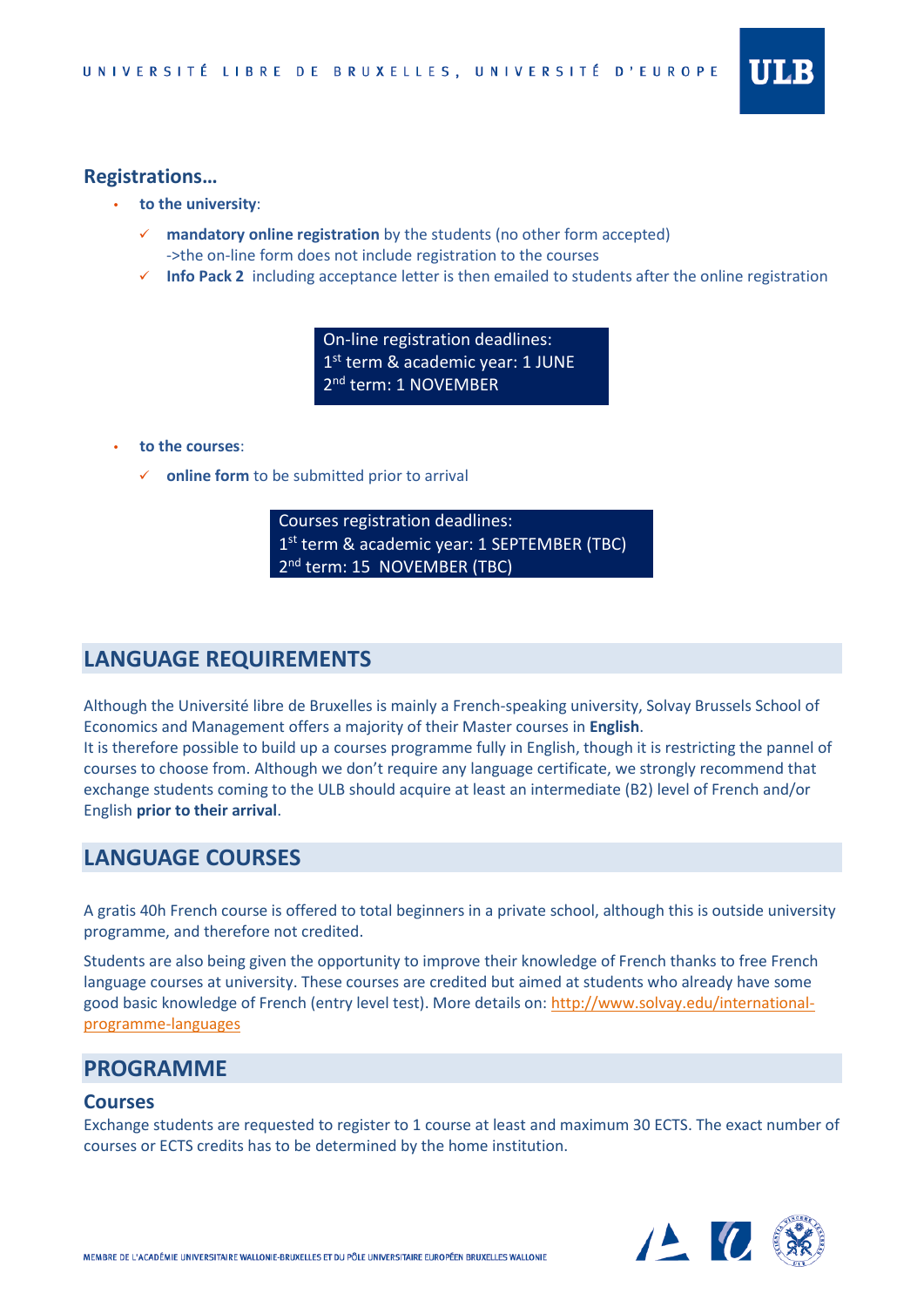

Students are authorized to select courses from other faculties, but have to register to at least 60% of their courses at SBS-EM. Courses taken outside our Faculty is subject to the approval of the Professor.

The programmes open are at Bachelor 3 (3<sup>rd</sup> year), Master 1 (4<sup>th</sup> year) and Master 2 (5<sup>th</sup> year) levels.

More details: <http://www.ulb.ac.be/facs/sbsem/exchangestudents/coursesinformation/courses.html>

#### **Exams**

- Exchange students will take their exams in the same conditions as regular students
- Exchange students are NOT authorized to organize their exams individually with their professors
- All students are expected to take their exams during the official exams periods:
	- $\checkmark$  January (Exams for the 1<sup>st</sup> term courses)
	- $\checkmark$  May –June (Exams for the academic year and 2<sup>nd</sup> term courses)
	- $\checkmark$  Mid-August beginning of September (Resit exams for the 1<sup>st</sup> and 2<sup>nd</sup> terms courses) *For non-European students only: should, for very serious academic reasons, your students not be able to come back to Belgium in order to retake their exams, please note that we can possibly organize simultaneous distance exams (conditional to the professors' agreement and if the time difference allows this). However, each non –European student will be able to take a maximum of 2 exams at distance.*

**For any question regarding the exams, please contact [anne.georges@ulb.ac.be](mailto:anne.georges@ulb.ac.be)**

#### **Results**

The official transcripts of records are emailed to the home institution coordinator (student is cc), in the course of March for the 1<sup>st</sup> term exchange students and beginning of July for the 2<sup>nd</sup> term and academic year exchange students.

### **HEALTH AND MEDICAL INSURANCE**

When registering to ULB, students will be required to pay 12€ (TBC) for their obligatory insurance, which is covering them for incidents on the campus and on the way to/from the campus. We however advise them to complement this with another insurance covering them for health issues, incidents outside "working hours" and for their other activities. Either student may want to take insurance from home, or register here when they arrive (social security or private insurance).

### **ACCOMMODATION**

Our university unfortunately doesn't provide student housing to exchange students. Students may look for independent, off-campus housing, for which we do offer support.

ULB Accommodation Service Database

#### Specialized websites

<http://web2.ulb.ac.be/logements/index.php>

http:/[/www.brukot.be](http://www.brukot.be/) [http://www.erasmate.com](http://www.erasmate.com/) [http://www.kots.be](http://www.kots.be/)

A comprehensive list will be provided to students with Info Pack 2

# **CAMPUS FACILITIES/ACTIVITIES**

For more details, please find the link <http://www.solvay.edu/international-programme-practical-information>